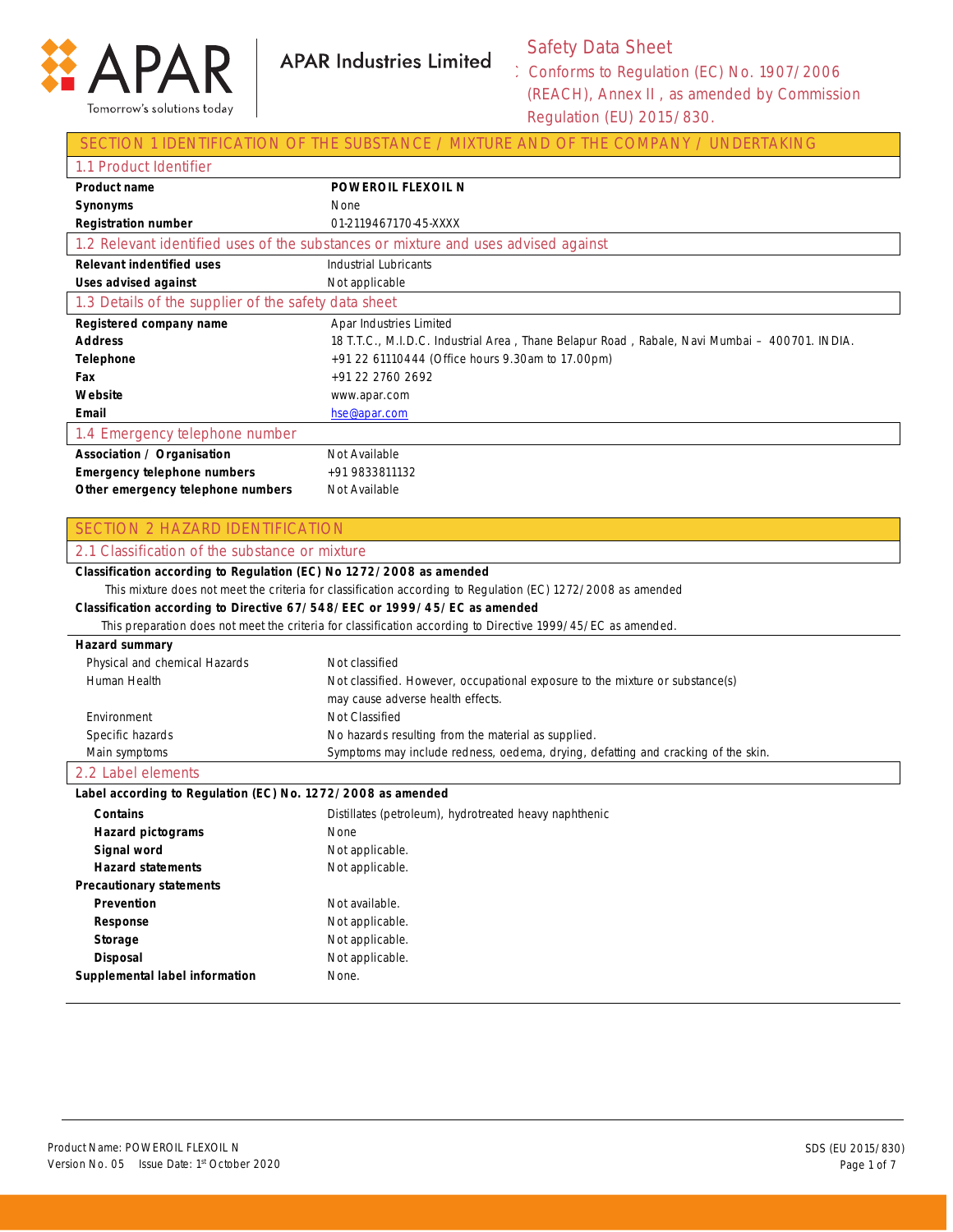

**APAR Industries Limited** 

## Safety Data Sheet

Conforms to Regulation (EC) No. 1907/2006 (REACH), Annex II , as amended by Commission Regulation (EU) 2015/830.

|                                                                                                                                                                                              |                                                         |                                                                                     | Regulation (LO) 2019, 000.                                                                           |                             |
|----------------------------------------------------------------------------------------------------------------------------------------------------------------------------------------------|---------------------------------------------------------|-------------------------------------------------------------------------------------|------------------------------------------------------------------------------------------------------|-----------------------------|
| See section 11 for additional information on health hazards.<br>2.3 Other hazards<br>SECTION 3 COMPOSITION / INFORMATION ON INGREDIENTS                                                      |                                                         |                                                                                     |                                                                                                      |                             |
|                                                                                                                                                                                              |                                                         |                                                                                     |                                                                                                      |                             |
| 3.1 Substances                                                                                                                                                                               |                                                         |                                                                                     |                                                                                                      |                             |
| 1. CAS No.                                                                                                                                                                                   | % (Weight)                                              | Name                                                                                | <b>Classification according to</b>                                                                   | Classification (67/548/EEC) |
| 2. EC No.                                                                                                                                                                                    |                                                         |                                                                                     | regulation (EC)                                                                                      |                             |
| 1.64742-52-5                                                                                                                                                                                 | 100                                                     | Distillates (petroleum),                                                            | No.1272/2008(CLP)                                                                                    |                             |
| 2.265-155-0                                                                                                                                                                                  |                                                         | hydrotreated Heavy naphthenic                                                       | Not classified                                                                                       | Not classified              |
| Ingredient notes                                                                                                                                                                             |                                                         |                                                                                     |                                                                                                      |                             |
|                                                                                                                                                                                              |                                                         | The highly refined mineral oil contains <3% (w/w) DMSO extract, according to IP346. |                                                                                                      |                             |
| <b>SECTION 4 FIRST AID MEASURES</b>                                                                                                                                                          |                                                         |                                                                                     |                                                                                                      |                             |
| 4.1 Description of first aid measures                                                                                                                                                        |                                                         |                                                                                     |                                                                                                      |                             |
|                                                                                                                                                                                              | <b>Eye Contact</b>                                      | If this product comes in contact with eyes :                                        |                                                                                                      |                             |
|                                                                                                                                                                                              |                                                         | $\triangleright$ Wash out immediately with water                                    |                                                                                                      |                             |
|                                                                                                                                                                                              |                                                         | $\triangleright$ If irritation continues, seek medical attention.                   |                                                                                                      |                             |
|                                                                                                                                                                                              |                                                         |                                                                                     | > Removal of contact lenses after an eye injury should only be undertaken by skilled personnel.      |                             |
|                                                                                                                                                                                              | <b>Skin Contact</b>                                     | If skin or hair contact occurs:                                                     |                                                                                                      |                             |
|                                                                                                                                                                                              |                                                         |                                                                                     | > Flush skin and hair with running water (and soap if available).                                    |                             |
| $\triangleright$ Seek medical attention in event of irritation.<br><b>Inhalation</b><br>> If fumes, aerosol or combustion products are inhaled remove from contaminated area. Other measures |                                                         |                                                                                     |                                                                                                      |                             |
| are usually unnecessary.                                                                                                                                                                     |                                                         |                                                                                     |                                                                                                      |                             |
| > Immediately give a glass of water.<br>Ingestion                                                                                                                                            |                                                         |                                                                                     |                                                                                                      |                             |
| > First aid is not generally required. If in doubt, contact a Poisons Information Centre or a doctor.                                                                                        |                                                         |                                                                                     |                                                                                                      |                             |
|                                                                                                                                                                                              |                                                         | 4.2 Most important symptoms and effects, both acute and delayed                     |                                                                                                      |                             |
| See section 11                                                                                                                                                                               |                                                         |                                                                                     |                                                                                                      |                             |
|                                                                                                                                                                                              |                                                         | 4.3 Indication of any immediate medical attention and special treatment needed      |                                                                                                      |                             |
| Treat symptomatically.                                                                                                                                                                       |                                                         |                                                                                     |                                                                                                      |                             |
| <b>SECTION 5 FIRE FIGHTING MEASURES</b>                                                                                                                                                      |                                                         |                                                                                     |                                                                                                      |                             |
| 5.1 Extinguishing media                                                                                                                                                                      |                                                         |                                                                                     |                                                                                                      |                             |
| > Dry chemicals Powder.                                                                                                                                                                      |                                                         |                                                                                     |                                                                                                      |                             |
| $\triangleright$ Foam.                                                                                                                                                                       |                                                         |                                                                                     |                                                                                                      |                             |
|                                                                                                                                                                                              | $\triangleright$ BCF (where regulations permit).        |                                                                                     |                                                                                                      |                             |
| $\triangleright$ Carbon dioxide (CO2).                                                                                                                                                       |                                                         |                                                                                     |                                                                                                      |                             |
|                                                                                                                                                                                              | $\triangleright$ Water spray or fog - Large fires only. | 5.2 Special hazards arising from the substrate or mixture                           |                                                                                                      |                             |
| Fire incompatibility                                                                                                                                                                         |                                                         |                                                                                     | > Avoid contamination with oxidizing agents i.e. nitrates, oxidizing acids, chlorine acids, chlorine |                             |
|                                                                                                                                                                                              |                                                         |                                                                                     | bleaches, pool chlorine etc. as ignition may results.                                                |                             |
| 5.3 Advice for firefighters                                                                                                                                                                  |                                                         |                                                                                     |                                                                                                      |                             |
| Fire fighting                                                                                                                                                                                |                                                         |                                                                                     | > Alert Fire Brigade and tell them location and nature of hazard.                                    |                             |
|                                                                                                                                                                                              |                                                         |                                                                                     | > Wear full body protective clothing with breathing apparatus.                                       |                             |
|                                                                                                                                                                                              |                                                         | SECTION 6 ACCIDENTAL RELEASE MEASURES                                               |                                                                                                      |                             |
|                                                                                                                                                                                              |                                                         | 6.1 Personal precautions, protective equipment and emergency procedures             |                                                                                                      |                             |
| See section 8                                                                                                                                                                                |                                                         |                                                                                     |                                                                                                      |                             |
| 6.2 Environmental precautions                                                                                                                                                                |                                                         |                                                                                     |                                                                                                      |                             |
| See section 12                                                                                                                                                                               |                                                         |                                                                                     |                                                                                                      |                             |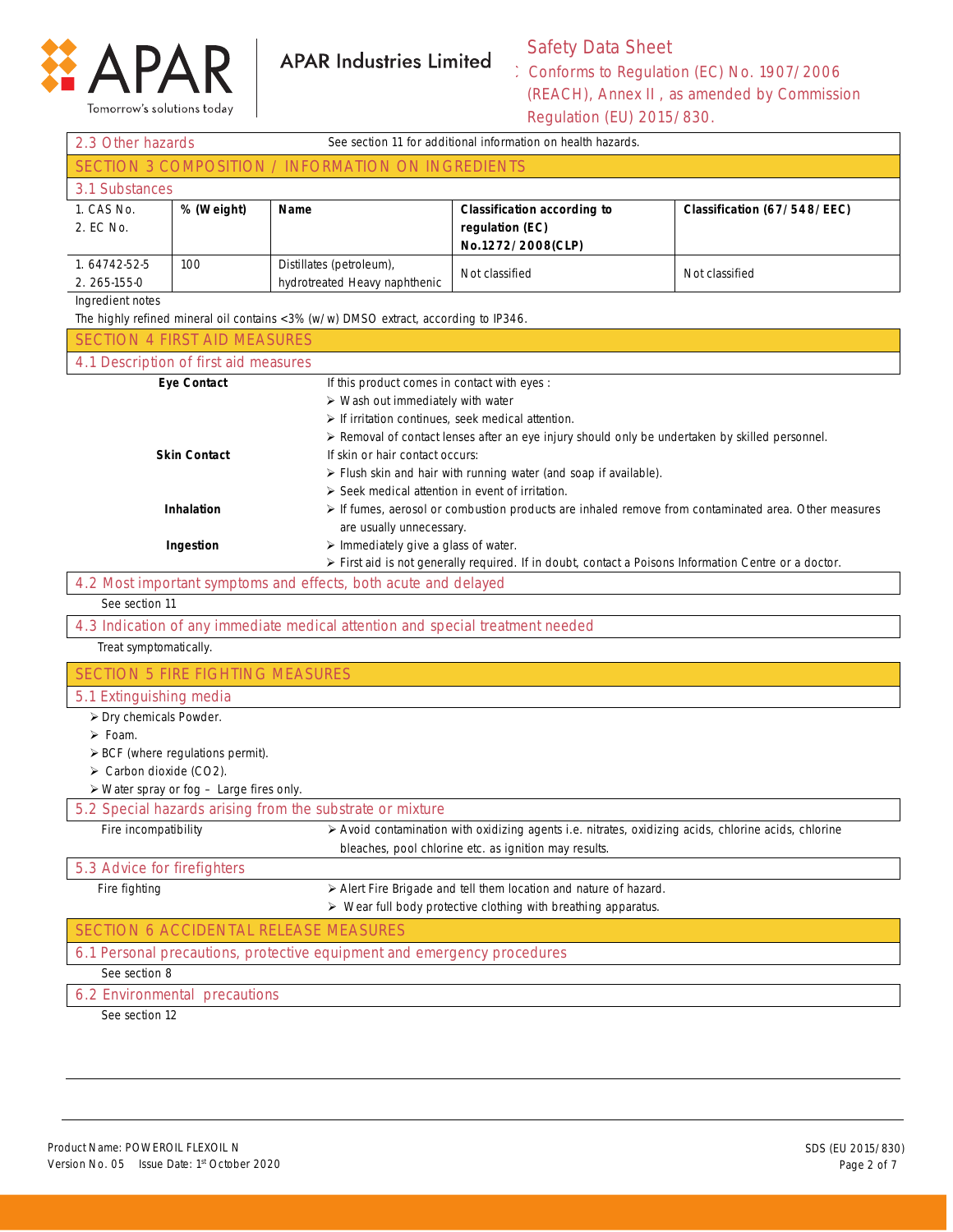

# Safety Data Sheet

Conforms to Regulation (EC) No. 1907/2006 (REACH), Annex II , as amended by Commission Regulation (EU) 2015/830.

| 6.3 Methods and material for containment and cleaning up          |                                                                                                        |
|-------------------------------------------------------------------|--------------------------------------------------------------------------------------------------------|
|                                                                   | $\triangleright$ Remove all ignitions sources.                                                         |
|                                                                   | $\triangleright$ Clean up all spills immediately.                                                      |
| <b>Minor spills</b>                                               | $\triangleright$ Avoid breathing vapours and contact with skin and eyes.                               |
|                                                                   | > Control personal contact with the substance, by using protective equipment.                          |
|                                                                   | $\triangleright$ Contain and absorb spill with sand, earth, inert material or vermiculite.             |
|                                                                   | $\triangleright$ Wipe up.                                                                              |
|                                                                   | > Place in a suitable, labelled container for waste disposal.                                          |
| 6.3 Reference to other sections                                   | For personal protection, see section 8. For waste disposal, see section 13.                            |
| <b>SECTION 7 HANDLING AND STORAGE</b>                             |                                                                                                        |
| 7.1 Precautions for safe handling                                 |                                                                                                        |
|                                                                   | > Avoid all personal contact, including inhalation.                                                    |
|                                                                   | > Wear protective clothing when risk of exposure occurs.                                               |
|                                                                   | > Use in a well-ventilated area.                                                                       |
|                                                                   | > Prevent concentration in hollows and sumps.                                                          |
|                                                                   | > DO NOT enter confined spaces until atmosphere has been checked.                                      |
|                                                                   | > Avoid smoking, naked lights or ignition sources.                                                     |
| Safe Handling                                                     | $\triangleright$ Avoid contact with incompatible materials. When handling, DO NOT eat, drink or smoke. |
|                                                                   | ≻ Keep containers securely sealed when not in use. Avoid physical damage to containers.                |
|                                                                   | > Always wash hands with soap and water after handling.                                                |
|                                                                   | > Work clothes should be laundered separately.                                                         |
|                                                                   | > Use good occupational work practice.                                                                 |
|                                                                   | > Observe manufacturer's storage and handling recommendations contained within this SDS. Atmosphere    |
|                                                                   | should be regularly checked against established exposure standards to ensure safe working conditions.  |
| Fire and explosion protection                                     | See section 5                                                                                          |
| 7.2 Conditions for safe storage, including any in compatibilities |                                                                                                        |
| Suitable container                                                | $\triangleright$ Metal can or drum                                                                     |
|                                                                   | > Packaging as recommended by manufacturer.                                                            |
|                                                                   | > Check all containers are clearly labeled and free from leaks.                                        |
| <b>Storage incompatibility</b>                                    | Avoid reaction with oxidizing agents.                                                                  |
| 7.3 Specific end use(s)                                           | Not available                                                                                          |
| SECTION 8 EXPOSURE CONTROLS / PERSONAL PROTECTION                 |                                                                                                        |
| 8.1 Control parameters                                            |                                                                                                        |
| DERIVED NO EFFECT LEVEL (DNEL)                                    |                                                                                                        |
| Not available                                                     |                                                                                                        |
| PREDICTED NO EFFECT LEVEL (PNEL)                                  |                                                                                                        |
| Not available                                                     |                                                                                                        |
| <b>OCCUPATIONAL EXPOSURE LIMITS</b>                               |                                                                                                        |
| (OEL)                                                             |                                                                                                        |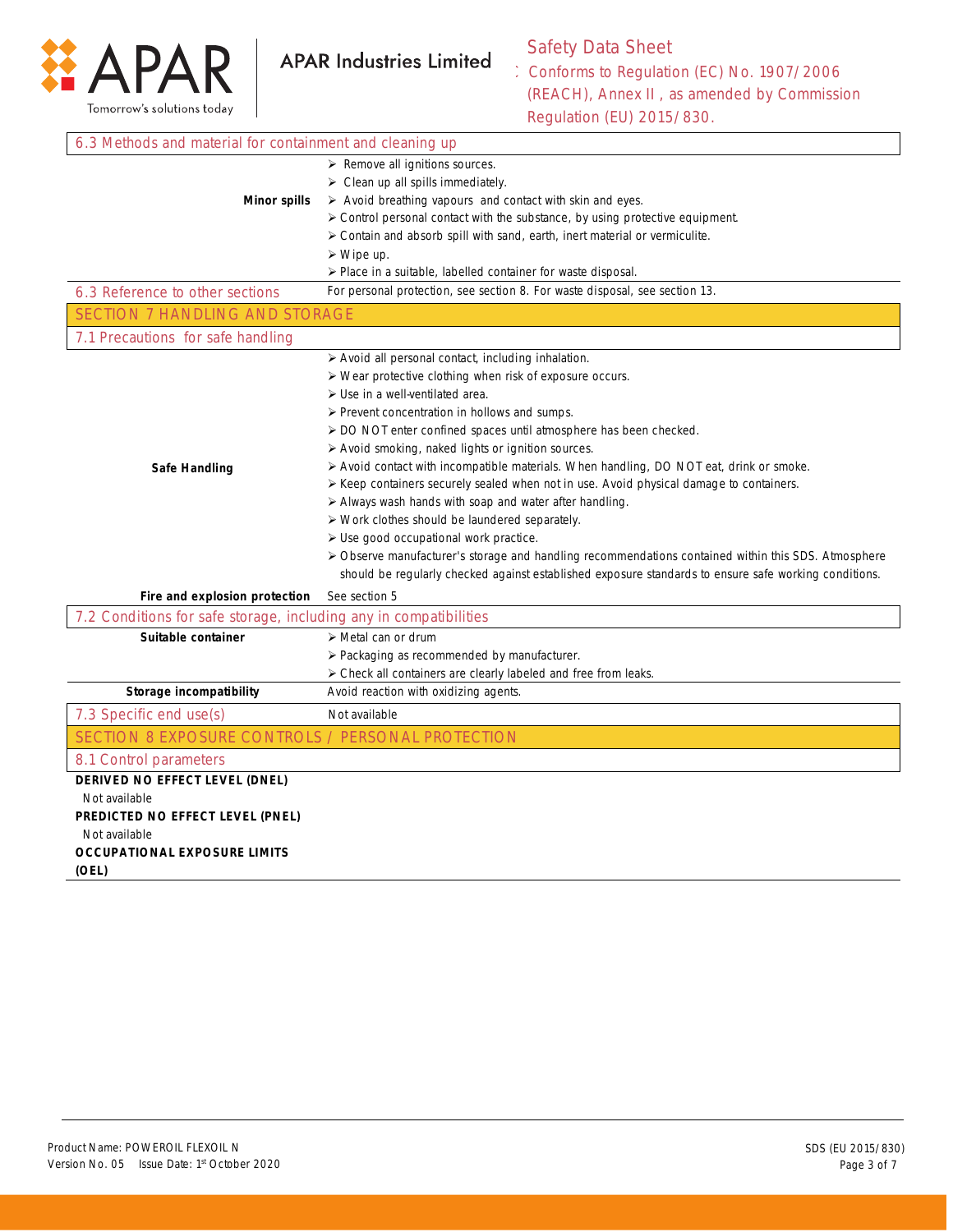

Tomorrow's solutions today

#### Safety Data Sheet **APAR Industries Limited**

Conforms to Regulation (EC) No. 1907/2006 (REACH), Annex II , as amended by Commission Regulation (EU) 2015/830.

#### 8.2 Exposure controls

| 8.2.1 Appropriate engineering | Adequate ventilation should be provided whenever the material is heated or mists are generated.  |
|-------------------------------|--------------------------------------------------------------------------------------------------|
| controls                      | Provide adequate ventilation, including appropriate local extraction, to ensure that the defined |
|                               | occupational exposure limit is not exceeded.                                                     |
| 8.2.2 Personal protection     |                                                                                                  |



| Eye and face protection | $\triangleright$ Safety glasses with side shields                |  |
|-------------------------|------------------------------------------------------------------|--|
|                         | $\triangleright$ Chemical goggles.                               |  |
| <b>Skin protection</b>  | See Hand protection below                                        |  |
| Hands/feet protection   | Wear general protective gloves, e.g. light weight rubber gloves. |  |
| <b>Body protection</b>  | See Other protection below                                       |  |
| Other protection        | No special equipment needed when handling small quantities.      |  |
|                         | <b>OTHERWISE:</b>                                                |  |
|                         | Overalls.                                                        |  |
|                         | Barrier cream.                                                   |  |
|                         | Eyewash unit.                                                    |  |
| <b>Thermal hazards</b>  | Not Available                                                    |  |

#### **Respiratory protection**

Type A-P Filter of sufficient capacity. (AS/NZS 1716 & 1715, EN 143:2000 & 149:2001, ANSI Z88 or national equivalent)

| 8.2.3. Environmental exposure controls See section 12 |  |
|-------------------------------------------------------|--|
|-------------------------------------------------------|--|

SECTION 9 PHYSICAL AND CHEMICAL PROPERTIES

#### 9.1 Information on basic physical and chemical properties

### **Appearance**

| <b>Physical state</b>                | Liquid                                                                 |
|--------------------------------------|------------------------------------------------------------------------|
| Color                                | Amber                                                                  |
| Form                                 | Liquid                                                                 |
| Odor                                 | Mild Petroleum Odour                                                   |
| <b>Odour threshold</b>               | Not applicable                                                         |
| рH                                   | Not applicable                                                         |
| Melting point/Pour point             | $<$ -30°C (ASTM D-97)                                                  |
| <b>Flash point</b>                   | Closed cup: $> 150^{\circ}$ C                                          |
| <b>Evaporation rate</b>              | Not available                                                          |
| Flammability (solid, gas)            | Not available                                                          |
| Flammability limits in air,          | Not available                                                          |
| lower, % by volume                   |                                                                        |
| Flammability limits in air,          | Not available                                                          |
| upper, % by volume                   |                                                                        |
| Vapour pressure                      | Not available                                                          |
| Vapour density                       | Not available                                                          |
| <b>Density</b>                       | 0.906 at 15°C                                                          |
| Solubility(ies)                      |                                                                        |
| Solubility (water)                   | Insoluble                                                              |
| <b>Partition coefficient</b>         |                                                                        |
| (n-octanol/water)                    | Not available                                                          |
| <b>Decomposition temperature</b>     | No Data                                                                |
| <b>Auto-ignition temperature</b>     | $>315^{\circ}$ C                                                       |
| Viscosity, Kinematic at 40°C (104°F) | 0.205 cm <sup>2</sup> /s to 0.24 cm <sup>2</sup> /s (20.5 to 24.0 cSt) |
| <b>Explosive properties</b>          | No Data                                                                |
| <b>Oxidising properties</b>          | No Data                                                                |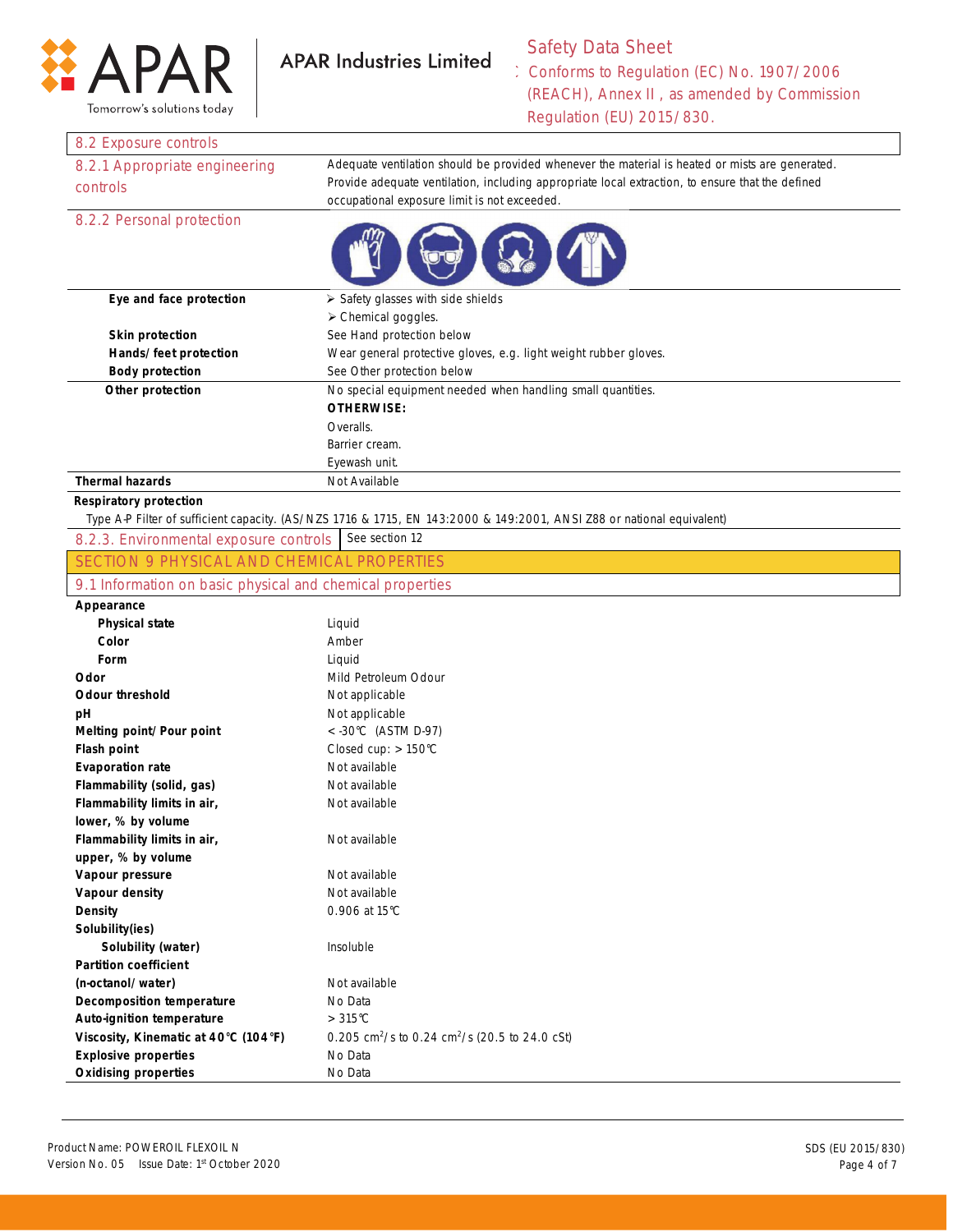

**APAR Industries Limited** 

# Safety Data Sheet

Conforms to Regulation (EC) No. 1907/2006 (REACH), Annex II , as amended by Commission Regulation (EU) 2015/830.

| 9.2 Other Information               | Not Available                                                                                                                    |
|-------------------------------------|----------------------------------------------------------------------------------------------------------------------------------|
| SECTION 10 STABILITY AND REACTIVITY |                                                                                                                                  |
| 10.1 Reactivity                     | Stable.                                                                                                                          |
| 10.2 Chemical stability             | Under normal conditions of storage and use, hazardous reactions will not occur.<br>Avoid temperatures exceeding the flash point. |
| 10.3 Possibility of hazardous       | No specific data.                                                                                                                |
| <b>Reactions</b>                    | No specific data.                                                                                                                |
| 10.4 Conditions to avoid            | Under normal conditions of storage and use, hazardous decomposition products should                                              |
| 10.5 Incompatible materials         | not be produced.                                                                                                                 |
| 10.6 Hazardous decomposition        |                                                                                                                                  |
| products                            |                                                                                                                                  |

| 11.1 Information on toxicological effects<br>Not applicable<br><b>Acute toxicity</b><br>Skin corrosion/irritation<br>May cause defatting of the skin, but is neither an irritant nor a sensitizer.<br>Not classified. May cause minor irritation on eye contact.<br>Serious eye damage/eye<br>irritation<br>Not classified.<br><b>Respiratory sensitisation</b><br><b>Skin sensitisation</b><br>Not classified. May cause defatting of the skin, but is not an irritant.<br>No data available to indicate product or any components present at greater than 0.1% are<br>Germ cell mutagenicity<br>mutagenic or genotoxic.<br>This product is not considered to be a carcinogen by IARC, ACGIH, NTP, or OSHA. Meets EU<br>Carcinogenicity<br>requirement of less than 3% (w/w) DMSO extract for total polycyclic aromatic compound (PAC) using IP<br>346.<br><b>Reproductive toxicity</b><br>Contains no ingredient listed as toxic to reproduction<br>Specific target organ toxicity<br>Not classified. | SECTION 11 TOXICOLOGICAL INFORMATION |                                               |  |  |
|---------------------------------------------------------------------------------------------------------------------------------------------------------------------------------------------------------------------------------------------------------------------------------------------------------------------------------------------------------------------------------------------------------------------------------------------------------------------------------------------------------------------------------------------------------------------------------------------------------------------------------------------------------------------------------------------------------------------------------------------------------------------------------------------------------------------------------------------------------------------------------------------------------------------------------------------------------------------------------------------------------|--------------------------------------|-----------------------------------------------|--|--|
|                                                                                                                                                                                                                                                                                                                                                                                                                                                                                                                                                                                                                                                                                                                                                                                                                                                                                                                                                                                                         |                                      |                                               |  |  |
|                                                                                                                                                                                                                                                                                                                                                                                                                                                                                                                                                                                                                                                                                                                                                                                                                                                                                                                                                                                                         |                                      |                                               |  |  |
|                                                                                                                                                                                                                                                                                                                                                                                                                                                                                                                                                                                                                                                                                                                                                                                                                                                                                                                                                                                                         |                                      |                                               |  |  |
|                                                                                                                                                                                                                                                                                                                                                                                                                                                                                                                                                                                                                                                                                                                                                                                                                                                                                                                                                                                                         |                                      |                                               |  |  |
|                                                                                                                                                                                                                                                                                                                                                                                                                                                                                                                                                                                                                                                                                                                                                                                                                                                                                                                                                                                                         |                                      |                                               |  |  |
|                                                                                                                                                                                                                                                                                                                                                                                                                                                                                                                                                                                                                                                                                                                                                                                                                                                                                                                                                                                                         |                                      |                                               |  |  |
|                                                                                                                                                                                                                                                                                                                                                                                                                                                                                                                                                                                                                                                                                                                                                                                                                                                                                                                                                                                                         |                                      |                                               |  |  |
|                                                                                                                                                                                                                                                                                                                                                                                                                                                                                                                                                                                                                                                                                                                                                                                                                                                                                                                                                                                                         |                                      |                                               |  |  |
|                                                                                                                                                                                                                                                                                                                                                                                                                                                                                                                                                                                                                                                                                                                                                                                                                                                                                                                                                                                                         |                                      |                                               |  |  |
|                                                                                                                                                                                                                                                                                                                                                                                                                                                                                                                                                                                                                                                                                                                                                                                                                                                                                                                                                                                                         |                                      |                                               |  |  |
|                                                                                                                                                                                                                                                                                                                                                                                                                                                                                                                                                                                                                                                                                                                                                                                                                                                                                                                                                                                                         |                                      |                                               |  |  |
|                                                                                                                                                                                                                                                                                                                                                                                                                                                                                                                                                                                                                                                                                                                                                                                                                                                                                                                                                                                                         |                                      |                                               |  |  |
|                                                                                                                                                                                                                                                                                                                                                                                                                                                                                                                                                                                                                                                                                                                                                                                                                                                                                                                                                                                                         |                                      |                                               |  |  |
|                                                                                                                                                                                                                                                                                                                                                                                                                                                                                                                                                                                                                                                                                                                                                                                                                                                                                                                                                                                                         | - single exposure                    |                                               |  |  |
| Specific target organ toxicity                                                                                                                                                                                                                                                                                                                                                                                                                                                                                                                                                                                                                                                                                                                                                                                                                                                                                                                                                                          |                                      | Not classified.                               |  |  |
| - repeated exposure                                                                                                                                                                                                                                                                                                                                                                                                                                                                                                                                                                                                                                                                                                                                                                                                                                                                                                                                                                                     |                                      |                                               |  |  |
| <b>Aspiration hazard</b>                                                                                                                                                                                                                                                                                                                                                                                                                                                                                                                                                                                                                                                                                                                                                                                                                                                                                                                                                                                |                                      | May be fatal if swallowed and enters airways. |  |  |
| Mixture versus substance<br>Not available.                                                                                                                                                                                                                                                                                                                                                                                                                                                                                                                                                                                                                                                                                                                                                                                                                                                                                                                                                              |                                      |                                               |  |  |
| information                                                                                                                                                                                                                                                                                                                                                                                                                                                                                                                                                                                                                                                                                                                                                                                                                                                                                                                                                                                             |                                      |                                               |  |  |
| <b>Other information</b><br>Risk of chemical pneumonia after aspiration.                                                                                                                                                                                                                                                                                                                                                                                                                                                                                                                                                                                                                                                                                                                                                                                                                                                                                                                                |                                      |                                               |  |  |
| <b>SECTION 12 ECOLOGICAL INFORMATION</b>                                                                                                                                                                                                                                                                                                                                                                                                                                                                                                                                                                                                                                                                                                                                                                                                                                                                                                                                                                |                                      |                                               |  |  |
| Not expected to be harmful to aquatic organisms.<br>12.1 Toxicity                                                                                                                                                                                                                                                                                                                                                                                                                                                                                                                                                                                                                                                                                                                                                                                                                                                                                                                                       |                                      |                                               |  |  |
| 12.2 Persistence and degradability                                                                                                                                                                                                                                                                                                                                                                                                                                                                                                                                                                                                                                                                                                                                                                                                                                                                                                                                                                      |                                      |                                               |  |  |
| degradability<br>The product is not readily biodegradable.                                                                                                                                                                                                                                                                                                                                                                                                                                                                                                                                                                                                                                                                                                                                                                                                                                                                                                                                              |                                      |                                               |  |  |
| 12.3 Bioaccumulative potential                                                                                                                                                                                                                                                                                                                                                                                                                                                                                                                                                                                                                                                                                                                                                                                                                                                                                                                                                                          |                                      |                                               |  |  |
| <b>Bioaccumulation potential</b><br>Bioaccumulation is unlikely to be significant because of the low water solubility of this product.                                                                                                                                                                                                                                                                                                                                                                                                                                                                                                                                                                                                                                                                                                                                                                                                                                                                  |                                      |                                               |  |  |
| 12.4 Mobility in soil                                                                                                                                                                                                                                                                                                                                                                                                                                                                                                                                                                                                                                                                                                                                                                                                                                                                                                                                                                                   |                                      |                                               |  |  |
| Not available.<br><b>Mobility</b>                                                                                                                                                                                                                                                                                                                                                                                                                                                                                                                                                                                                                                                                                                                                                                                                                                                                                                                                                                       |                                      |                                               |  |  |
| 12.5 Results of PBT and vPvB assessment                                                                                                                                                                                                                                                                                                                                                                                                                                                                                                                                                                                                                                                                                                                                                                                                                                                                                                                                                                 |                                      |                                               |  |  |
| P<br>B<br>T                                                                                                                                                                                                                                                                                                                                                                                                                                                                                                                                                                                                                                                                                                                                                                                                                                                                                                                                                                                             |                                      |                                               |  |  |
| Relevant available data<br>Not applicable<br>Not applicable<br>Not applicable                                                                                                                                                                                                                                                                                                                                                                                                                                                                                                                                                                                                                                                                                                                                                                                                                                                                                                                           |                                      |                                               |  |  |
| PBT Criteria fulfilled?<br>Not applicable<br>Not applicable<br>Not applicable                                                                                                                                                                                                                                                                                                                                                                                                                                                                                                                                                                                                                                                                                                                                                                                                                                                                                                                           |                                      |                                               |  |  |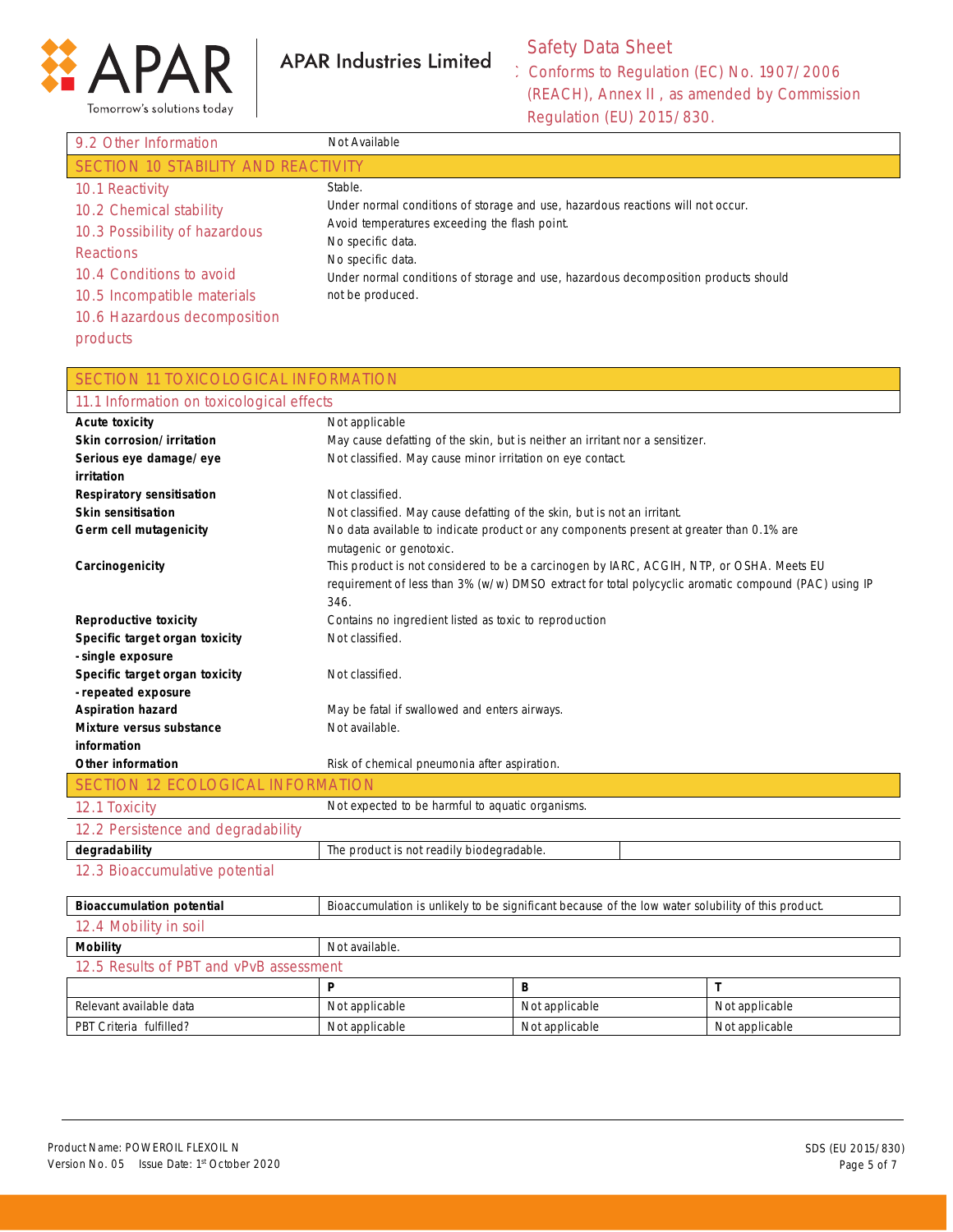

Not applicable Not applicable

## Safety Data Sheet

Conforms to Regulation (EC) No. 1907/2006

| $\blacksquare$<br>Tomorrow's solutions today                                                                                                     | (REACH), Annex II, as amended by Commission<br>Regulation (EU) 2015/830.                                                                                                                                                                                                                                                                                                                                                                                                                                                                                                                                                                                                                                                                                                                                                                                              |  |  |
|--------------------------------------------------------------------------------------------------------------------------------------------------|-----------------------------------------------------------------------------------------------------------------------------------------------------------------------------------------------------------------------------------------------------------------------------------------------------------------------------------------------------------------------------------------------------------------------------------------------------------------------------------------------------------------------------------------------------------------------------------------------------------------------------------------------------------------------------------------------------------------------------------------------------------------------------------------------------------------------------------------------------------------------|--|--|
| 12.6 Other adverse effects                                                                                                                       | No other adverse environmental effects (e.g. ozone depletion, photochemical ozone creation<br>potential, endocrine disruption, global warming potential) are expected from this component.                                                                                                                                                                                                                                                                                                                                                                                                                                                                                                                                                                                                                                                                            |  |  |
| <b>SECTION 13 DISPOSAL CONSIDERATIONS</b>                                                                                                        |                                                                                                                                                                                                                                                                                                                                                                                                                                                                                                                                                                                                                                                                                                                                                                                                                                                                       |  |  |
| 13.1 Waste treatment methods                                                                                                                     |                                                                                                                                                                                                                                                                                                                                                                                                                                                                                                                                                                                                                                                                                                                                                                                                                                                                       |  |  |
| Product / Packaging disposal                                                                                                                     | Legislation addressing waste disposal requirements may differ by country, state and/or territory. Each user<br>must refer to laws operating in their area. In some areas, certain wastes must be tracked.<br>A Hierarchy of Controls seems to be common - the user should investigate:<br>Reduction<br>$\blacktriangleright$<br>Reuse<br>⋗<br>Recycling<br>⋗<br>Disposal (if all else fails)<br>⋗<br>This material may be recycled if unused, or if it has not been contaminated so as to make it unsuitable for<br>its intended use. If it has been contaminated, it may be possible to reclaim the product by filtration,<br>distillation or some other means. Shelf life considerations should also be applied in making decisions of<br>this type. Note that properties of a material may change in use, and recycling or reuse may not always be<br>appropriate. |  |  |
| Waste treatment options                                                                                                                          | Not available                                                                                                                                                                                                                                                                                                                                                                                                                                                                                                                                                                                                                                                                                                                                                                                                                                                         |  |  |
| Sewage disposal options                                                                                                                          | Not available                                                                                                                                                                                                                                                                                                                                                                                                                                                                                                                                                                                                                                                                                                                                                                                                                                                         |  |  |
| SECTION 14 TRANSPORT INFORMATION                                                                                                                 |                                                                                                                                                                                                                                                                                                                                                                                                                                                                                                                                                                                                                                                                                                                                                                                                                                                                       |  |  |
| General<br>14.1 UN Number<br>14.2 UN proper shipping name<br>14.3 Transport hazard class(es)<br>14.4 Packing group<br>14.5 Environmental hazards | The product is not covered by international regulation on the transport of dangerous<br>qoods(IMDG, IATA, ADR/RID)<br>Not classified as dangerous goods for transport.<br>Not applicable<br>Not applicable<br>Not applicable                                                                                                                                                                                                                                                                                                                                                                                                                                                                                                                                                                                                                                          |  |  |
|                                                                                                                                                  | Not classified as marine pollutant/environmentally hazardous.                                                                                                                                                                                                                                                                                                                                                                                                                                                                                                                                                                                                                                                                                                                                                                                                         |  |  |

14.7 Transport in bulk according to Annex II of MARPOL 73/78 and the

14.6 Special precautions for user

IBC Code

## SECTION 15 REGULATORY INFORMATION

| 15.1. Safety, health and environmental regulations / legislation specific for the substance or mixture |
|--------------------------------------------------------------------------------------------------------|
| <b>EU</b> regulations                                                                                  |
| Regulation (EC) No. 2037/2000 on substances that deplete the ozone layer, Annex I                      |
| Not listed.                                                                                            |
| Regulation (EC) No. 2037/2000 on substances that deplete the ozone layer, Annex II                     |
| Not listed.                                                                                            |
| Regulation (EC) No. 850/2004 on persistent organic pollutants, Annex I                                 |
| Not listed.                                                                                            |
| Regulation (EC) No. 689/2008 concerning the export and import of dangerous chemicals, Annex I, part 1  |
| Not listed.                                                                                            |
| Regulation (EC) No. 689/2008 concerning the export and import of dangerous chemicals, Annex I, part 2  |
| Not listed.                                                                                            |
| Regulation (EC) No. 689/2008 concerning the export and import of dangerous chemicals, Annex I, part 3  |
| Not listed.                                                                                            |
| Regulation (EC) No. 689/2008 concerning the export and import of dangerous chemicals, Annex V          |
| Not listed.                                                                                            |
| Regulation (EC) No. 166/2006 Annex II Pollutant Release and Transfer Registry                          |
| Not listed.                                                                                            |
| Regulation (EC) No. 1907/2006, Article 59(1). Candidate List                                           |